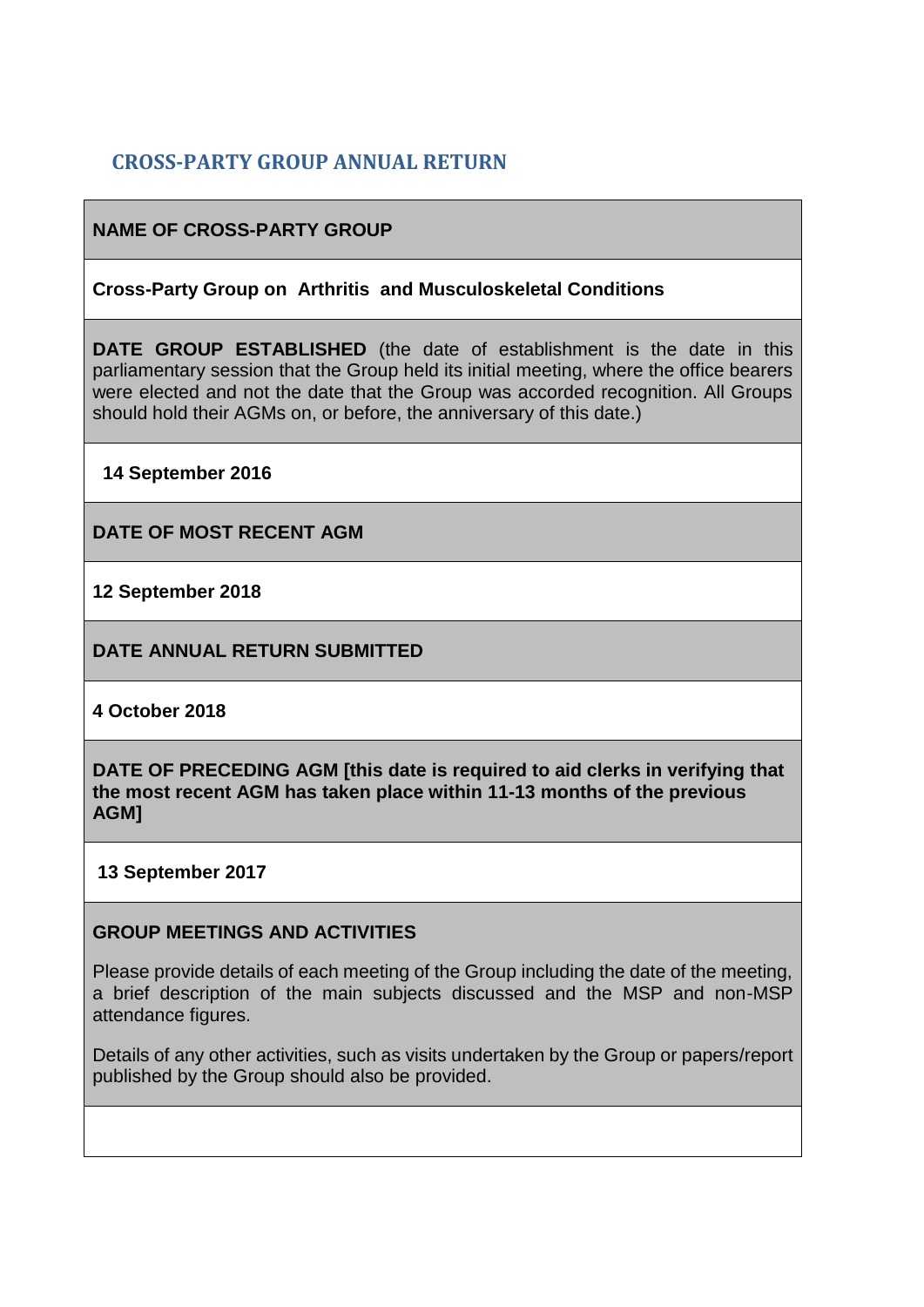### **Wednesday 8 November 2017 5.30-8pm**

**MSP-2**

**Non MSP -27** 

- *Psoriatic Arthritis update and recent research*
- **Dr Stefan Siebert, University of Glasgow and NHS Greater Glasgow and Clyde**

**Dr Siebert emphasised that psoriatic arthritis is a complex conditions and can affect any age and will vary from person to person**

• *The Fife Quick Pathway for Giant Cell Arteritis-fast track to diagnosis and treatment*

**Dr Jane Gibson. Consultant Rheumatologist NHS Fife**

**Dr Gibson described how GCA is the most common inflammation of the blood vessels in adults in Europe.**

• **Improving the quality of care provide to rheumatology patients in Scotland**

**Dr Ruth Richmond, President of the Scottish Society of Rheumatology and Consultant Rheumatologist, NHS Borders**

**A quality registry is now being introduced that will facilitate symptom tracking, self-management, shared decision-making during clinical interventions and recording of outcome measures**

## **Wednesday 16 May 2018-informal meeting 5.30-8pm**

**MSP-2 Non MSP-18**

• *Transitions in Paediatric and Adolescent Rheumatology*

**An update on the effective collaboration of the Scottish Paediatric & Adolescent Rheumatology Network (SPARN) with the Scottish Network for Arthritis in Childhood (SNAC) led by Dr Jo Walsh . Consultant Paediatric and Adolescent Rheumatologist, Royal Hospital for Children, Glasgow and Team and Tracy Rendall, parent and SNAC secretary**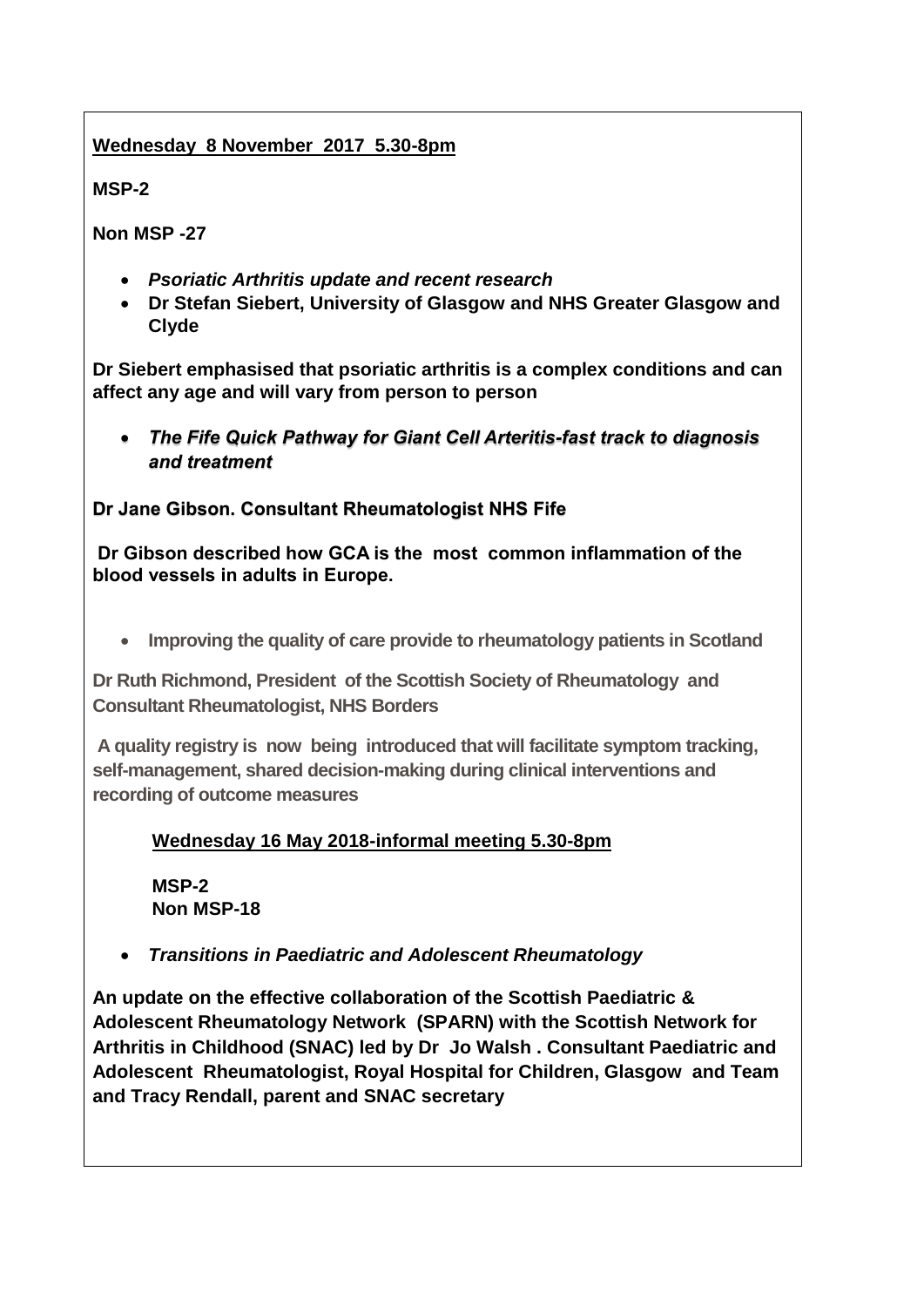• *The Joint Potential project*

**Arthritis Care Scotland**

 **Wednesday 6 June –informal meeting 5.30-8pm**

**MSP-2 Non MSP -23**

• *Quality Prescribing for Chronic Pain: A Guide to Improvement 2018-2021 a Scottish Government document published in January 2018*

**An opportunity for comment and discussion with members of the Effective Prescribing & Therapeutics Branch Directorate for Health Finance, The Scottish Government**

• *Quality ,Efficiency and the Elephant*

**Group member Professor Colin Howie, Department of Orthopaedic Surgery, University of Edinburgh and Consultant Orthopaedic Surgeon, NHS Lothian, highlighted the very positive Trauma and Orthopaedic work underway throughout Scotland but also the lack of reinvestment in Musculoskeletal ( MSK ) care and called for greater advocacy for MSK Conditions**

 **Wednesday 12 September-including Annual General Meeting 5.30-8pm**

**MSP-2 Non MSP- 37**

• *Fibromyalgia : management for the future* 

**Presentations from the Rheumatology Managed Clinical Network Team, NHS Greater Glasgow and Clyde**

• **Self managing my condition - keeping active to work- a personal perspective** 

**by a local member of the National Ankylosing Spondylitis Society**

### **MSP MEMBERS OF THE GROUP**

**Please provide names and party designation of all MSP members of the Group.** 

**Finlay Carson MSP(Scottish Conservative and Unionist)**

**Alex Cole-Hamilton MSP (Liberal Democrat)**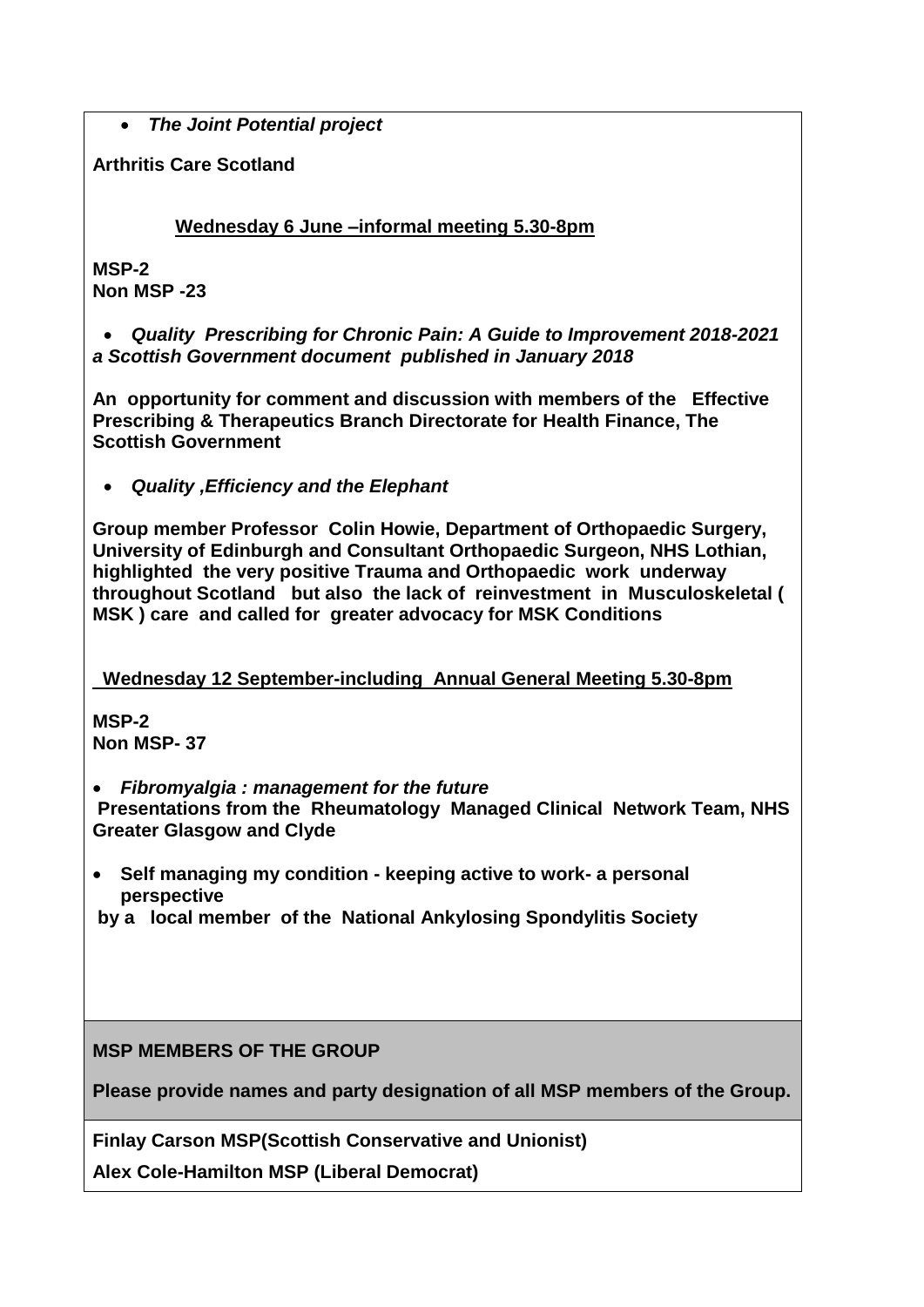**Rhoda Grant MSP(Labour)**

**Pauline McNeil MSP(Labour)**

**Alexander Stewart MSP (Scottish Conservative and Unionist)**

**David Stewart MSP(Labour)**

**Brian Whittle MSP(Scottish Conservative and Unionist)**

### **NON-MSP MEMBERS OF THE GROUP**

**For organisational members please provide only the name of the organisation, it is not necessary to provide the name(s) of individuals who may represent the organisation at meetings of the Group.**

| <b>Individuals</b>   |                                                                               |
|----------------------|-------------------------------------------------------------------------------|
|                      | <b>Jackie Berg</b>                                                            |
|                      | <b>Professor Colin Howie</b>                                                  |
|                      | <b>Janice Connelly</b>                                                        |
|                      | <b>Andrea Hynes- Whalley</b>                                                  |
|                      | <b>Janice Johnson</b>                                                         |
|                      | <b>Joan Kerr</b>                                                              |
|                      | <b>Lynn Laidlaw</b>                                                           |
|                      | <b>Dr Rosemary Hollick</b>                                                    |
|                      | <b>Professor Ian MacKinnes</b>                                                |
|                      | <b>Maree Morrison</b>                                                         |
|                      | Dr Elizabeth Murphy                                                           |
|                      | <b>Dr Ruth Richmond</b>                                                       |
|                      | <b>Dr Stefan Siebert</b>                                                      |
|                      | <b>Anne Simpson</b>                                                           |
|                      | <b>Genevieve Zapate</b>                                                       |
|                      |                                                                               |
| <b>Organisations</b> | <b>ABVIE</b>                                                                  |
|                      | <b>ASH Scotland</b>                                                           |
|                      | <b>Association of British Pharmaceutical Industry Scotland</b>                |
|                      | <b>British Rheumatology Society</b>                                           |
|                      | <b>Community Pharmacy Scotland</b>                                            |
|                      | <b>Chartered Society of Physiotherapists Scotland</b>                         |
|                      | <b>Glasgow Caledonian</b><br>University/Rehabilitation/Musculoskeletal Health |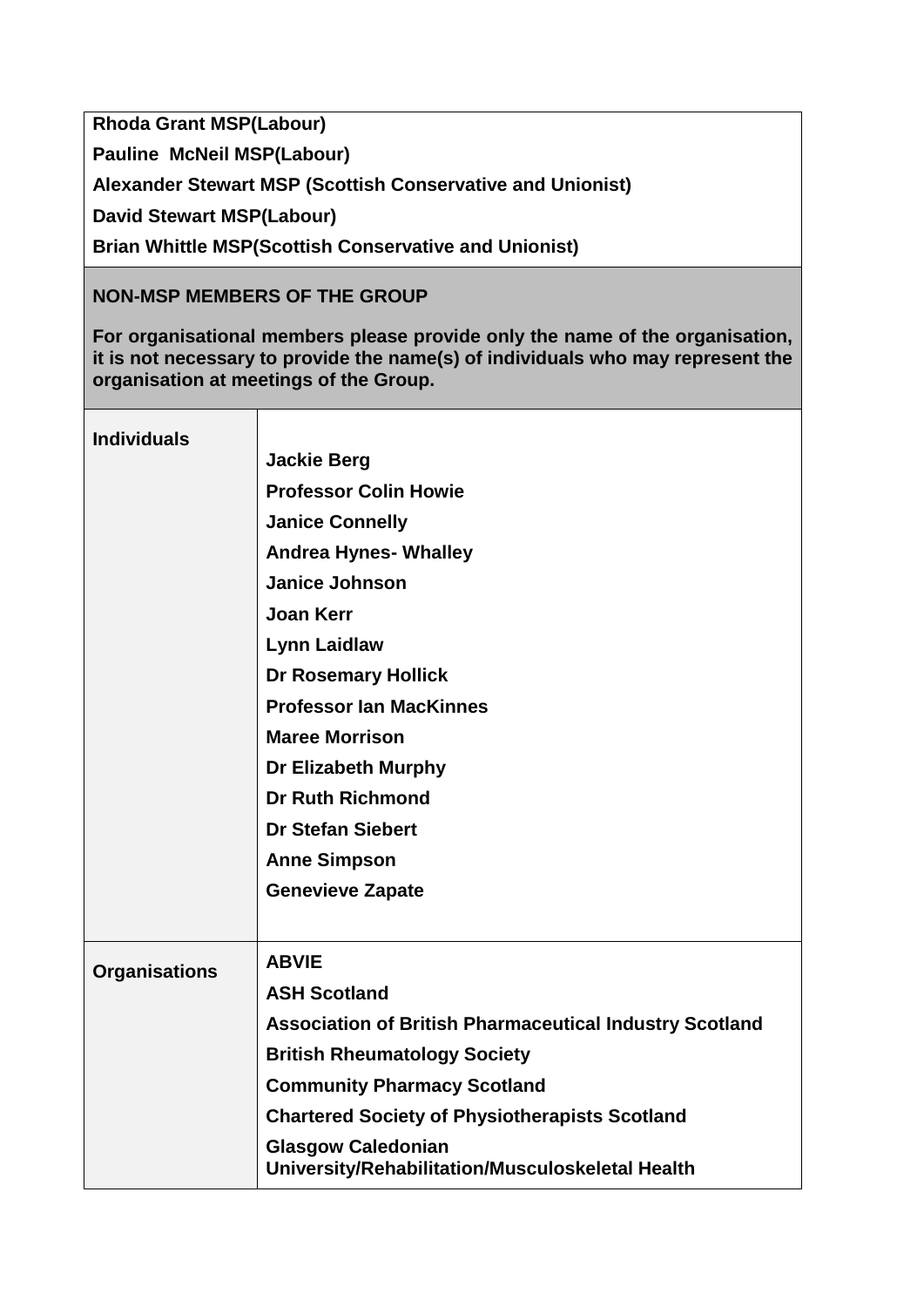| <b>College of Occupational Therapy Rheumatology Special</b><br><b>Interest Group</b> |
|--------------------------------------------------------------------------------------|
| Fibromyalgia UK                                                                      |
| <b>INTLIFE</b>                                                                       |
| <b>Lilly UK</b>                                                                      |
| <b>Lupus Uk</b>                                                                      |
| Medac-Pharma                                                                         |
| <b>National Ankylosing Spondylitis Society</b>                                       |
| <b>National Rheumatoid Arthritis Society</b>                                         |
| <b>National Osteoporosis Society</b>                                                 |
| <b>Novartis</b>                                                                      |
| <b>Non-Celgene</b>                                                                   |
| <b>Pfizer</b>                                                                        |
| Polymyalgia Rheumatic/Giant Cell Arteritis Scotland                                  |
| Queen Margaret University, Edinburgh /Nursing Division                               |
| <b>Roche</b>                                                                         |
| <b>Scottish Network for Arthritis in Children</b>                                    |
| <b>Scottish Paediatric and Adolescent Rheumatology Network</b>                       |
| <b>Scottish Society of Rheumatology</b>                                              |
| <b>UCB</b>                                                                           |
| <b>Versus Arthritis</b>                                                              |
|                                                                                      |
|                                                                                      |

## **GROUP OFFICE BEARERS**

**Please provide names for all office bearers. The minimum requirement is that two of the office bearers are MSPs and one of these is Convener – beyond this it is a matter for the Group to decide upon the office bearers it wishes to have. It is permissible to have more than one individual elected to each office, for example, co-conveners or multiple deputy conveners.**

| <b>Convener</b>        | <b>Brian Whittle MSP</b>          |
|------------------------|-----------------------------------|
| <b>Deputy Convener</b> | <b>Rhoda Grant MSP</b>            |
| <b>Secretary</b>       | Anne Simpson(voluntary secretary) |